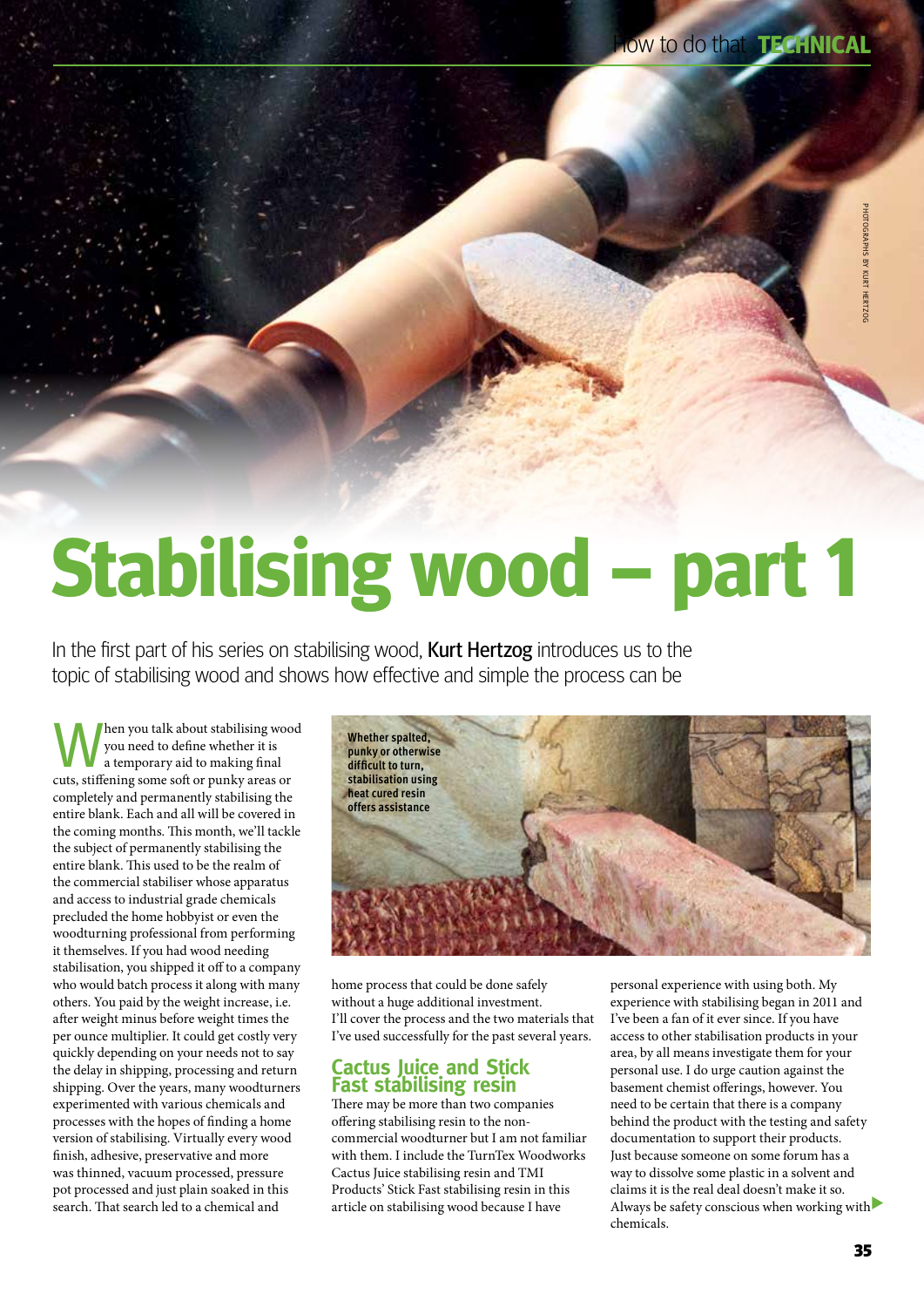$\blacktriangleright$ 

oth of the companies offering the<br>
resins I use provide specific<br>
use instructions on the packaging<br>
and will provide the MSDS documentation resins I use provide specific and will provide the MSDS documentation. This includes PPE, safe handling and storage, transport, etc. You should always read the instructions thoroughly before starting a project; this will help to ensure that you are following their recommendations correctly. The chemicals from both companies are listed as safe for use. They do always recommend safety glasses and gloves to

minimise contact but the chemicals are water soluble and clean up with soap and water. That said, be certain to read and follow their instructions particularly with the vacuum recommendations. Because you'll be dealing with curing temperature ovens and vacuum and/or shop air pressures, be certain to read and understand what you are doing prior to launching into this. It is all straightforward, easy and safe providing you follow the instructions in

the correct manner.

oth stabilising processes are nearly identical. The wood you wish to stabilise is put into a vacuum chamber with stabilisation resin. A vacuum is drawn to remove the air in the wood allowing for infiltration of the stabilising resin. That resin impregnated wood is then cured at the specified temperature for the time needed to fully penetrate the entire piece of wood. At the conclusion, the resin is cured to a plastic that will stabilise the wood forever. Properly done, the wood blank is now either solid wood or solid plastic throughout and the plastic will withstand temperatures around 400°F. The keys to the process are few yet unforgiving. The wood should be dry. Although dry is a relative term, it doesn't hurt to put your wood to be stabilised into an oven at a low temperature; this will help to drive the moisture content down. Once done, seal it in a plastic sandwich bag to prevent reabsorption of the moisture until ready for stabilisation. The wood to be processed is placed in the vacuum chamber and prevented from floating by use of a weight or a holding mechanism. The stabilising chemical is added until there is more than enough to cover with allowances for absorption. The chamber is sealed and a vacuum drawn to remove the air from the wood. The time required can vary based on the porosity of the wood as well as the quantity being processed. The vacuum is maintained until the size and amount of bubbles leaving the wood is miniscule. At that point, the vacuum is released allowing the wood and chamber to return to ambient pressure. Depending on whose process you use, you either let the blanks continue to be submerged in the resin for additional 'soak up' time or you can package the blanks for heat curing. If you are allowing for additional soak time, when that is over, you follow the same exact process of wrapping the blanks and performing heat curing.



# Safety

With the wood fully impregnated<br>with the stabilisation resin, you<br>the heat grow prepare your wood for with the stabilisation resin, you the heat curing process. If you are working with multiple pieces, you'll need to wrap the pieces in aluminium foil so each piece is separated. Failure to do so will fuse all of the pieces together, which you don't want. The foil separation allows for easy separation at the conclusion of the heat curing process. If you have one block of wood, then wrap it entirely in foil. The purpose of the foil is to contain any resin that leaches out of the blank during the heat curing process. It is a safe plastic but it will make a clean up of the oven necessary unless you contain it in the aluminium foil overwrap. While you can use your food service oven for this, I do recommend you have a toaster oven or shop oven instead. The curing is nearly odour free and the chemicals are safe with easy cleanup but I always try to separate my processing from our food preparation equipment. It is important that you heed the temperature and process information very carefully at this point. Failure to do so will cause problems with your stabilisation and it is a one way trip. Temperature is key: both manufacturers ask for 200°F as the process temperature. Regardless of your oven selection, I can almost guarantee that the dial is way off. I use a modestly priced digital thermometer with a remote probe that I can place in the oven. I begin preheating the oven to 200°F and let it settle in to that area by adjusting the temperature dial. Regardless of the temperature dial reading, I use the digital thermometer as my guide. Once I have the oven under control, I quickly open and place my foil wrapped blank(s) into the oven. At that point, I monitor the oven to be certain that the temperature stays within the 200°F area. It will wander a bit but stay close. How long depends on the size of your blank(s). It is a heat penetration problem. Much like

#### The resin impregnation process

# Heat curing the resin

# Key points on resin **IMPREGNATION**



**The beauty of boiling water curing is the simplicity. Easily done anywhere, inside or out, and simple stable temperature control**

**After draining, the blanks are wrapped in aluminium** 



**foil to separate them, preventing fusing together and to contain bleed out**

**I checked my low boil temperature and found it to be 197°F. The actual will vary with barometric pressure**

**Use the smallest tank you can to minimise the need for quantity of resin to cover. Unabsorbed resin can be reclaimed**



**The chamber is evacuated but done slowly to prevent foaming over the rim. Use any vacuum limits per your chamber manufacturer specs**



**After the vacuum is released and the blanks have had their 'soak' if you follow those instructions, the excess resin can be reclaimed**

**The catalysed resin is poured in to generously cover the wood being stabilised. Sufficient resin** 

**is needed to allow for impregnation**

**Maintain the vacuum until the rate and size of bubbles diminishes to a minimum. At that point, the vacuum can be released**



**Regardless of the oven used, an accurate temperature reading is necessary. The dials are extremely inaccurate**



**It is advantageous to keep the size of the package to be heat cured to a reasonable size. The full temperature needs to reach the centre**

![](_page_1_Picture_39.jpeg)

**Some of the bleed out shown to illustrate the final result. The resin within the blank is turned to a clear plastic stabilising it forever**

- **1.** Always wear your safety glasses and gloves when handling any chemical
- **2.** While curing is 200°F, use protection against burning
- **3.** The vacuum used will range from 27inHg to 29inHg so follow directions
- **4.** Never leave your curing oven unattended
- **5.** Resin can be cleaned using soap and water and is drain safe

# Key points on safety

- **1.** Be certain your wood is dry prior to resin impregnation
- **2.** Wear gloves and glasses when handling resin
- **3.** Be certain your vacuum chamber is in safe working order
- **4.** Work within your instructions on safe vacuum limits
- **5.** Resin is reusable so reclaim the unabsorbed resin

your Christmas turkey, you can add a lot of heat energy from the outside but it still takes time to get all the way down inside. The bigger the bird, the longer it takes. Be certain to wait long enough. It doesn't hurt to let it heat soak all the way through and then some. Removing the materials from the oven prior to curing all the way through leaves a partially processed blank. Once cooled, it can't be reheated to try to complete the process. At that point, what you have is all you'll get. In short, avoid huge, thick blocks of blanks in one go. Thinner and smaller batches make it easy to be successful. Of course, a one piece blank will need what it needs. Give it sufficient time while controlling the temperature within the window specified.

- **1.** This is a one way trip, therefore it is important to get it right the first time
- **2.** Be certain of your temperature. Dials are always off
- **3.** The temperature is 200°F. Stay very close
- **4.** Keep your thermal mass low; this will allow faster temperature penetration. The foil wrap will contain the resin that will leach from the wood
- **5.** The block is hot. Let it cool before handling or use protective gloves
- **6.** When curing, err on leaving in for excess time. Too long doesn't seem to be detrimental

### Key points on HEAT CURING